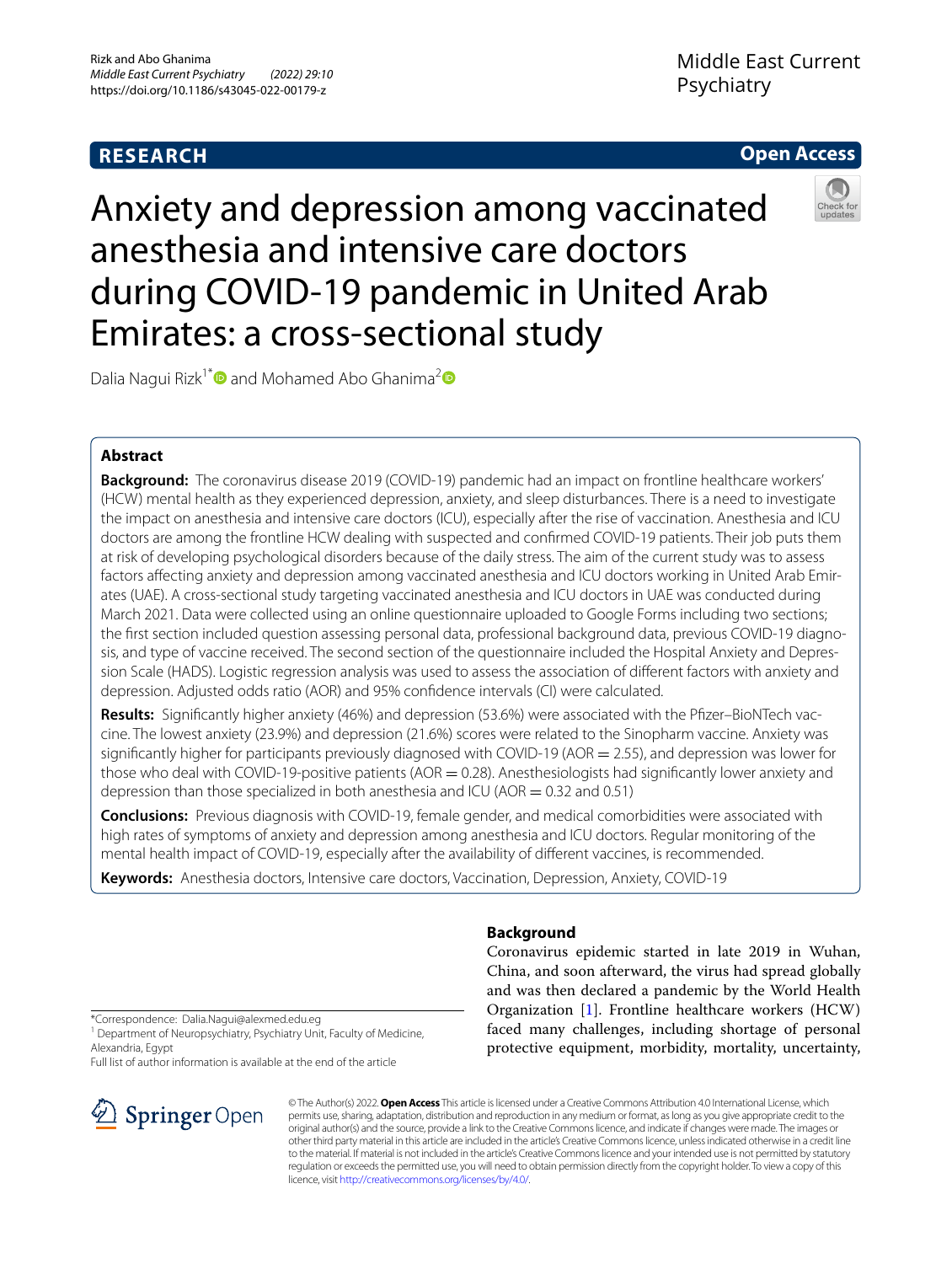work instability, and loss of colleagues and family members, resulting in high stress levels never experienced before [\[2](#page-6-1)].

The pandemic affected frontline HCW's mental health as medical staff started to experience depression, anxiety, insomnia, grief, and symptoms of post-traumatic stress disorder. Since the beginning of the pandemic, research has examined the immediate as well as the longterm efects of the pandemic on frontline HCW's mental health [[3\]](#page-6-2).

Research is increasingly focusing on the psychological impact of coronavirus disease 2019 (COVID-19) on HCW. Indeed, there is a need to investigate its impact on anesthesia and intensive care unit (ICU) doctors, especially after the start of the vaccination campaign. Anesthesia and ICU doctors are among the frontline HCW dealing with suspected and confrmed COVID-19 patients. They deal not only with the mild and moderate cases but also the critically ill ones with all COVID-19 complications. Their job puts them at risk of developing psychological disorders as a result of the daily stress. This stress originates from the risk of transmitting COVID-19 to family members and the risk of personally contracting it [\[4\]](#page-6-3).

Frontline HCW were given priority in vaccine allocation in many countries due to the high-risk exposures to COVID-19. Research showed that being a HCW involved in managing COVID-19 patients is associated with vaccine acceptance [[5,](#page-6-4) [6](#page-6-5)]. Willingness to take the COVID-19 vaccine by frontline HCW does not obviate their concerns about these vaccines; therefore, the assessment of COVID-19 vaccine impact on their psychological symptoms and mental wellbeing is an interesting point for research [[7\]](#page-7-0).

To the best of our knowledge, no published surveys specifcally targeted anxiety and depression in relation to COVID-19 vaccination among anesthesia and ICU doctors.

## **Aim**

The aim of the study was to assess factors affecting anxiety and depression among COVID-19 vaccinated anesthesia and ICU doctors working in the United Arab Emirates (UAE).

## **Methods**

## **Study design and setting**

A cross-sectional comparative study targeting anesthesia and ICU doctors who were vaccinated in UAE was conducted. Data were collected using an online questionnaire during March 2021. Ethical approval was obtained from the Ethics Committee of the Faculty of Medicine, Alexandria University, with serial number 0304881. Informed consent was taken electronically before data collection.

## **Participants and sampling**

The sample size was based on assuming a 95% confidence level and a 5% margin of error. According to Magnavita et al. [\[8\]](#page-7-1), 27.8% (95% CI = 18.52, 37.03) and 51.1% (95%  $CI = 40.78, 61.44$ ) anesthesiologists suffered from anxiety and depression due to the COVID-19 pandemic. The confdence interval (CI) was calculated for anxiety and depression percentage to be 18.52%, 37.03% for anxiety and 40.78%, 61.44% for depression. The minimum sample size was calculated using MedCalc Statistical Software (MedCalc Software bv, Ostend, Belgium; [https://www.](https://www.medcalc.org) [medcalc.org;](https://www.medcalc.org) 2020) to be 89 participants. Anesthesia and ICU doctors working in UAE, who have received two doses of the COVID-19 vaccine were invited to participate. Unfortunately, it was not possible to have a control group from UAE as nearly all anesthesia and ICU doctors were vaccinated by this time.

## **Data collection**

The questionnaire was uploaded to Google Forms, and the link was sent to eligible participants through emails and WhatsApp groups of anesthesia and ICU doctors. Follow-up reminders were sent for potential participants to maximize the response rate [[9\]](#page-7-2). No incentives were offered for the completion of the questionnaire. The questionnaire was preceded by a brief introduction about the study team, objectives, estimated time for completion, and details about the confdentiality of responses. The survey included two sections of closed-ended questions; the frst section included personal data (age, gender, marital status, having children, smoking and alcohol consumption, previous psychiatric illness, and medical comorbidities) and professional background data (designation, specialty, experience years, and working with COVID-19 positive patients). Furthermore, it included two questions assessing previous COVID-19 diagnosis and types of administered vaccines. The second section of the questionnaire included the Hospital Anxiety and Depression Scale (HADS). The questionnaire was pilot tested on ten healthcare professionals to ensure the appropriateness of the questions, and their data were not included in the fnal analysis.

## **Hospital Anxiety and Depression Scale (HADS)**

This questionnaire consists of two subscales for anxiety and depression, each composed of 7 questions with a total of 14 questions [\[10](#page-7-3), [11](#page-7-4)]. All items were scored on a 4-point Likert scale ranging from 0 (Not at all) to 3 (Most of the time). The total score for each subscale was the sum of the scores of the seven questions. This scale is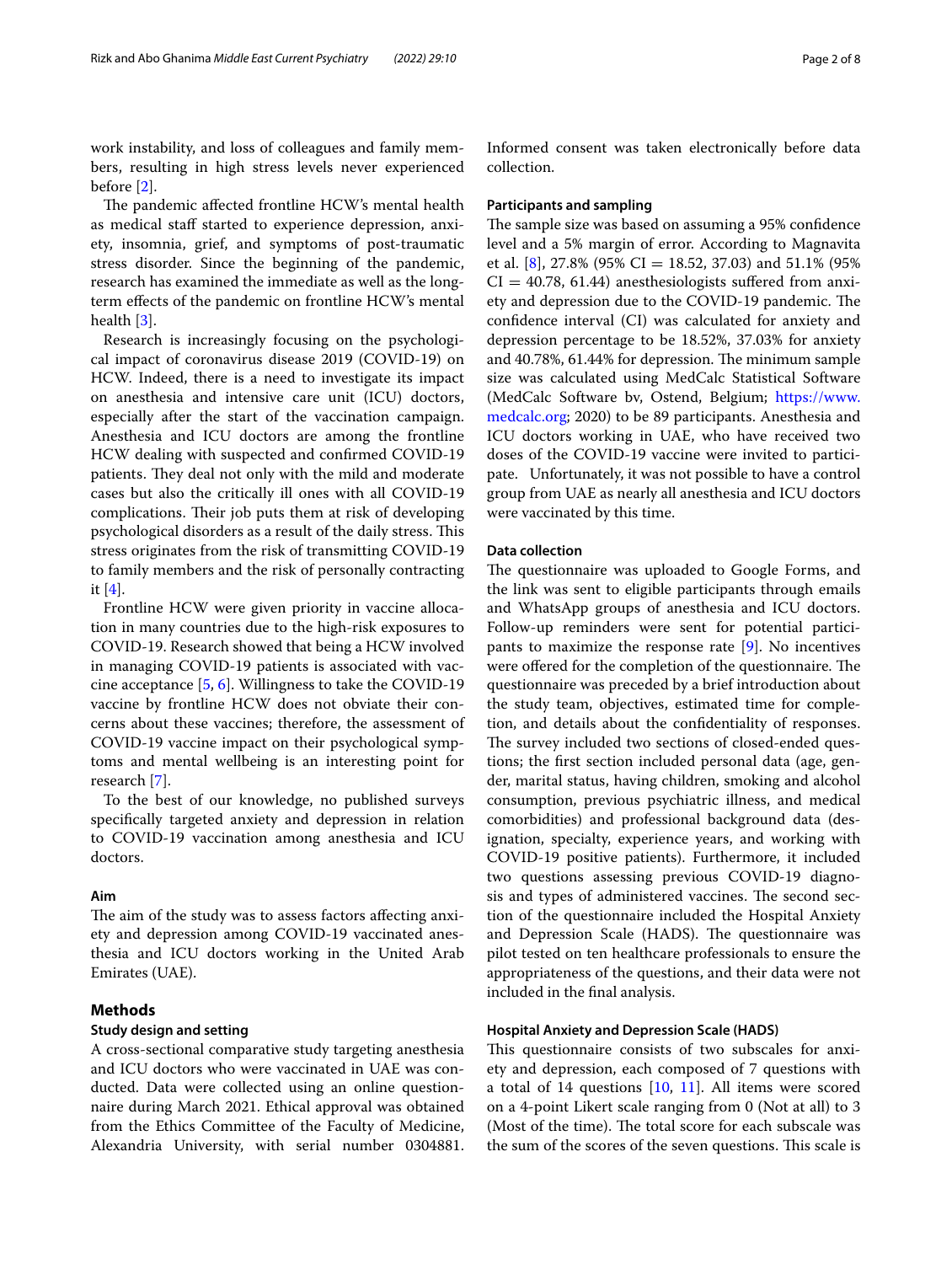used to classify participants into three categories: without anxiety and/or depression (scores from 0–7), possible anxiety and/or depression (scores from 8–10), and anxiety and/or depression (scores from 11–21) [\[12](#page-7-5)].

## **Statistical analysis**

Data were analyzed using the IBM SPSS software package for Windows version 20.0 **(**Armonk, NY: IBM Corp). Qualitative data were described using number and percentage. The Kolmogorov-Smirnov test was used to verify the normality of distribution. Quantitative data were described using range (minimum and maximum), mean, standard deviation (SD), median, and interquartile range  $IQR$ ). The dependent variables were anxiety and depression, while the independent variables were the personal and professional background variables. Logistic regression analysis was used to assess the association between diferent independent variables with anxiety and depression**.** Univariable logistic regression was performed including one independent variable at a time, followed by multivariable logistic regression including all independent variables in one model (adjusted model). Odds ratios (OR) and 95% confdence intervals (CI) were calculated. The significance of the obtained results was judged at the 5% level.

## **Results**

A total of 219 vaccinated participants were included. Table [1](#page-2-0) represents the background information of the study participants. Most of the participants were males (69.4%), aged between 36 and 50 years old (63.9%), and married (82.6%). About 95% of the participants did not have any previous psychiatric illness, and most of them (75.3%) were previously diagnosed with COVID-19 and dealing with COVID-19-positive patients (91.8%).

Table [2](#page-3-0) shows the prevalence of anxiety and depression among the study participants. About 51% and 44% of the participants sufered from anxiety and depression with mean  $\pm$  SD scores = 6.8  $\pm$  4.6 and 7.9  $\pm$  4.5 for depression and anxiety, respectively.

Table [3](#page-3-1) represents anxiety and depression scores in relation to diferent vaccine types. Signifcantly higher anxiety (46%) and depression (53.6%) were associated with the Pfizer-BioNTech COVID-19 vaccine. The lowest anxiety (23.9%) and depression (21.6%) scores were related to Sinopharm vaccine.

Table [4](#page-4-0) highlights the association between anxiety and diferent independent factors. Females, and those who were previously diagnosed with COVID-19, had signifcantly higher odds of anxiety than males  $(AOR = 1.95,$ 95% CI = 1.01, 4.02 and AOR = 2.55, 95% CI = 1.19, 5.47), while anesthesiologists had signifcantly lower anxiety than those who specialized in both anesthesia

## <span id="page-2-0"></span>**Table 1** Sample characteristics  $(n = 219)$

|                                       | N (%)       |
|---------------------------------------|-------------|
| Gender                                |             |
| Male                                  | 152 (69.4%) |
| Female                                | 67 (30.6%)  |
| Age (years)                           |             |
| $20 - 35$                             | 49 (22.4%)  |
| $36 - 50$                             | 140 (63.9%) |
| $51 - 65$                             | 30 (13.7%)  |
| >65                                   | $0(0\%)$    |
| Marital status                        |             |
| Single                                | 30 (13.7%)  |
| Married                               | 181 (82.6%) |
| Separated                             | 8 (3.7%)    |
| Having children                       |             |
| Νo                                    | 47 (21.5%)  |
| Yes                                   | 172 (78.5%) |
| <b>Designation</b>                    |             |
| Specialist                            | 131 (59.8%) |
| Consultant                            | 74 (33.8%)  |
| Resident                              | 14 (6.4%)   |
| Years in profession                   |             |
| $0 - 10$                              | 49 (22.4%)  |
| $11 - 20$                             | 130 (59.4%) |
| > 21                                  | 40 (18.3%)  |
| <b>Specialty</b>                      |             |
| Anesthesia                            | 111 (50.7%) |
| Intensive care                        | 34 (15.5%)  |
| Both                                  | 74 (33.8%)  |
| Smoking                               | 38 (17.4%)  |
| <b>Alcohol consumption</b>            | 26 (11.9%)  |
| <b>Medical comorbidity</b>            | $(n = 219)$ |
| No                                    | 163 (74.4%) |
| Yes                                   | 56 (25.6%)  |
| Previous psychiatric illness          |             |
| No                                    | 207 (94.5%) |
| Yes                                   | 6(2.7%)     |
| Maybe                                 | 6(2.7%)     |
| <b>Working with COVID-19 patients</b> | 201 (91.8%) |
| Previous COVID-19 diagnosis           | $(n = 219)$ |
| No                                    | 165 (75.3%) |
| Yes                                   | 54 (24.7%)  |

*N* frequency, *%* percentage

and ICU (AOR = 0.32, 95% CI = 016, 0.66). The unadjusted model shows that female participants, those aged 20–35 years and who were previously diagnosed with COVID-19, had signifcantly higher odds of anxiety (OR  $= 2.53, 95\% \text{ CI} = 1.38, 4.61, \text{ OR} = 2.86, 95\% \text{ CI} = 1.11,$ 7.37, and OR = 2.85, 95% CI = 1.47, 5.51), while anesthesiologists had signifcantly lower anxiety odds than those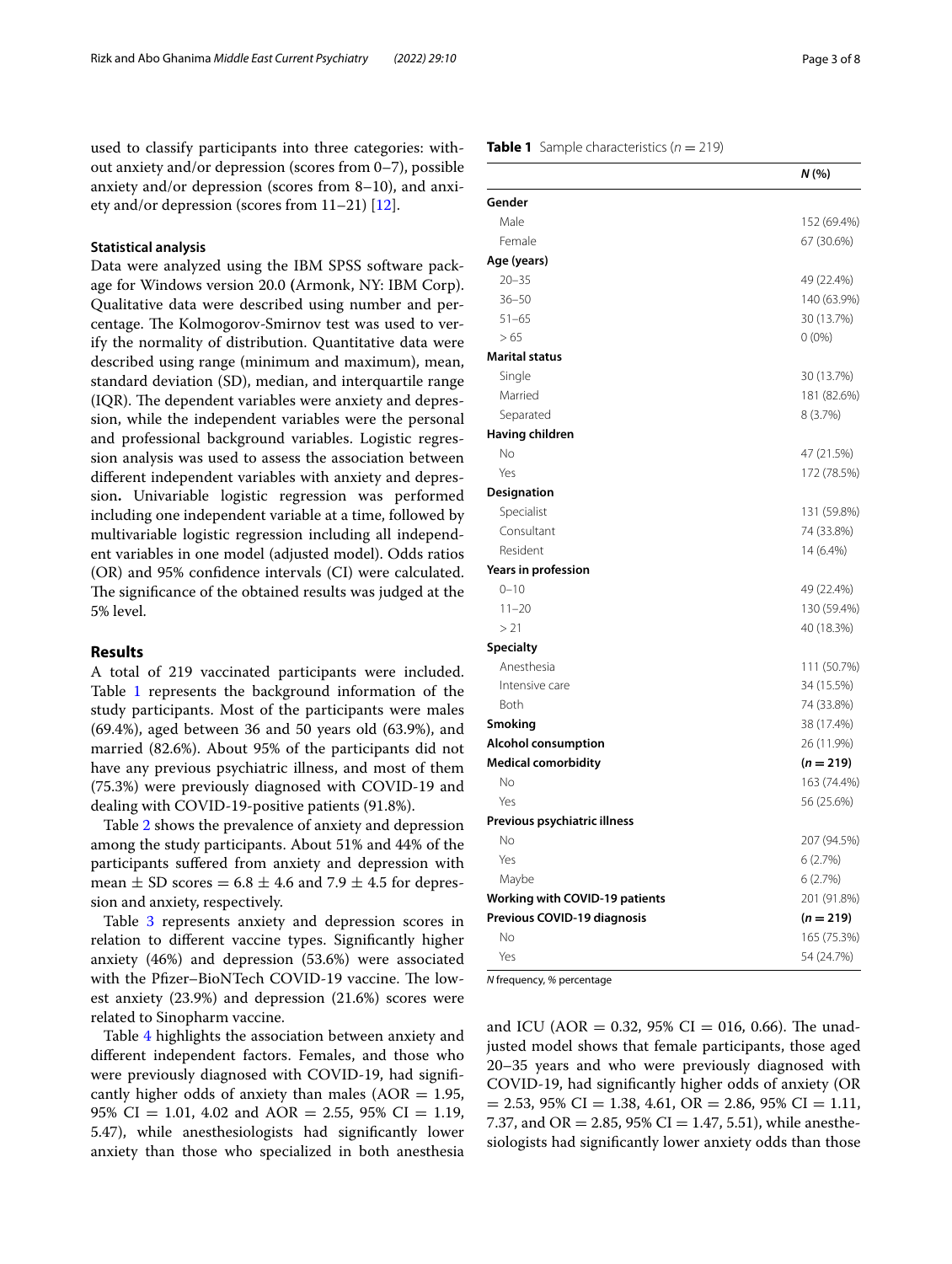<span id="page-3-0"></span>**Table 2** Reported anxiety and depression according to HADS scores  $(n = 219)$ 

| N(%         |
|-------------|
| 106 (48.4%) |
| 113 (51.6%) |
| $8(0-19)$   |
|             |
| 122 (55.7%) |
| 97 (44.3%)  |
| $7(0-18)$   |
|             |

*Min* minimum, *Max* maximum

specialized in both anesthesia and ICU (OR  $= 0.30, 95\%$  $CI = 0.16, 0.56$ .

Table [5](#page-5-0) shows the association between depression and diferent independent variables. Single participants had signifcantly lower depression than separated participants  $(AOR = 0.66, 95\% = 0.07, 0.99)$ . Also having children and alcohol consumption were associated with lower odds of depression (AOR = 0.46, 95% CI = 0.07, 0.39, and  $AOR = 0.21$ , 95% CI = 0.06, 0.75). Specialists had higher depression odds than consultants  $(AOR = 1.25, 95\% \text{ CI})$  $= 1.35, 2.26$ , while anesthesiologists had lower depression odds than those who specialized in both anesthesia and ICU ( $AOR = 0.51$ , 95% CI = 0.24, 0.83). Having medical comorbidities was associated with signifcantly higher odds of depression ( $AOR = 6.47$ , 95% CI = 2.88, 5.49). On the other hand, those who deal with COVID-19-positive patients had signifcantly lower depression odds ( $AOR = 0.28$ , 95%  $CI = 0.09$ , 0.88).

## **Discussion**

To the best of our knowledge, this study is among the earliest to address the anxiety and depression symptoms among COVID-19 vaccinated anesthesia and ICU doctors. As many treatments are still currently under investigation for COVID-19 treatment  $[13]$  $[13]$ , frontline HCW feel worried all the time. In addition, the emergence of

diferent types of vaccines, even if they did not show full protection against the infection, might afect doctors' psychological response.

In the current study, the prevalence of anxiety in the vaccinated group was 51.6%, and the prevalence of depression was 44.3%; on the other hand, anxiety prevalence was 60% and depression 61% in the non-vaccinated group. A study conducted by El Kholy et al. [[14\]](#page-7-7) in Egypt to evaluate mental health outcomes among HCW treating patients with confrmed or suspected COVID-19 in 2020, before the start of the vaccination program in Egypt, found the prevalence of anxiety was 77.3% and depression 79.3%. Other studies observed a prevalence of anxiety ranging from 23.2 to 32% and depression from 22.8 to 51.1% in anesthesia doctors, ICU doctors and other HCW [\[8](#page-7-1), [15](#page-7-8)[–17\]](#page-7-9). However, those studies used different screening tools, all done before vaccination, making the direct comparison of results difficult and showing the importance of measuring anxiety and depression post vaccination to compare results and check if vaccination helped in improving mental health. A UK-based study of ICU doctors conducted in 2018, before the COVID-19 pandemic, found that 16% of staff had significant anxiety and 8% had signifcant depression, showing the rise in anxiety and depression prevalence in this group of HCW  $[18]$  $[18]$ .

According to the current study, higher anxiety and depression were signifcantly associated with the Pfzer vaccine, followed by the AstraZeneca vaccine. The lowest anxiety and depression were related to the Sinopharm vaccine. The new pioneering technology used to manufacture the RNA-based Pfzer vaccine and the adenovirus AstraZeneca vaccine has never been used in the manufacture of vaccines before. Hence many people had concerns about those vaccines' efficacy in preventing the infection, their short-term side efects, and the unavailability of data on long-term efects, which might explain the higher association of anxiety and depression to those vaccines. Unfortunately, social media's impact has been

<span id="page-3-1"></span>**Table 3** Relation between reported anxiety and depression and type of administered vaccine (*n* = 219)

| Type of vaccine received      | <b>Total score anxiety</b>    |                              | <b>Total score depression</b> |                             |  |
|-------------------------------|-------------------------------|------------------------------|-------------------------------|-----------------------------|--|
|                               | Normal $(0-7)$<br>$(n = 106)$ | Abnormal (8-21)<br>$(n=113)$ | Normal $(0-7)$<br>$(n = 122)$ | Abnormal<br>$(8-21) (n=97)$ |  |
| Sinopharm ( $n = 69$ )        | 42 (39.6%)                    | 27 (23.9%)                   | 48 (39.3%)                    | 21 (21.6%)                  |  |
| AstraZeneca ( $n = 46$ )      | 12 (11.3%)                    | 34 (30.1%)                   | 22 (18%)                      | 24 (24.7%)                  |  |
| Pfizer-BioNTech ( $n = 104$ ) | 52 (49.1%)                    | 52 (46%)                     | 52 (42.6%)                    | 52 (53.6%)                  |  |
| P                             | 0.001'                        |                              | $0.012$ <sup>*</sup>          |                             |  |

*χ*2 chi square test

*p*: *p* value for comparing between Total score anxiety, Total score depression, and type of vaccine received

 $^*$  Statistically significant at  $p\leq$  0.05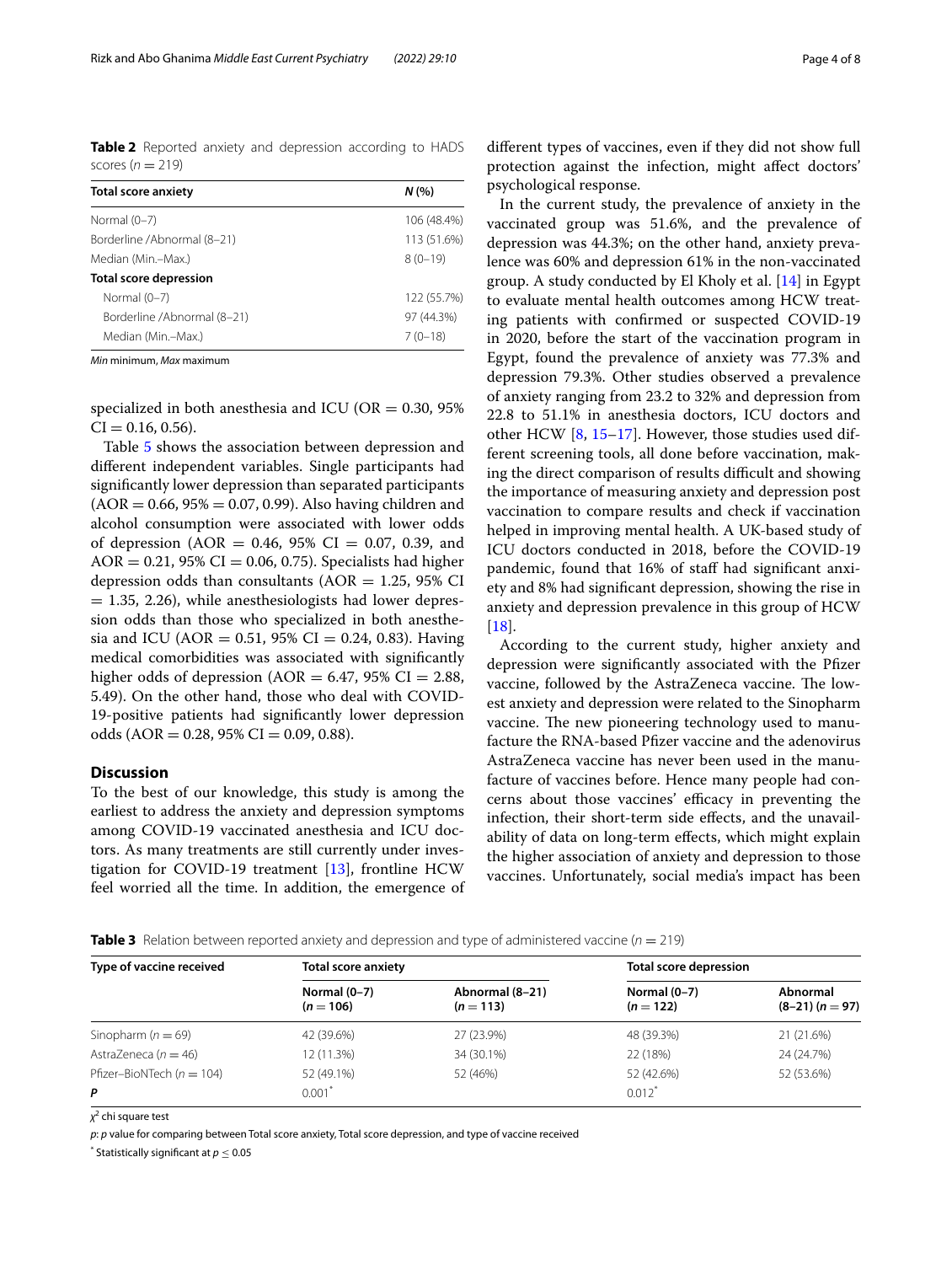<span id="page-4-0"></span>**Table 4** Logistic regression analysis for the association between different factors with anxiety symptoms (abnormal vs. normal)

|                                                 |                             | Unadjusted model   |                    | <b>Adjusted model</b> |                    |
|-------------------------------------------------|-----------------------------|--------------------|--------------------|-----------------------|--------------------|
|                                                 |                             | P value            | OR (95%CI)         | P value               | <b>AOR (95%CI)</b> |
| Gender (females vs. males)                      |                             | $0.003*$           | 2.53 (1.38, 4.61)  | $0.04*$               | 1.95 (1.01, 4.02)  |
| Age (years)                                     | $20 - 35$                   | $0.03*$            | 2.86 (1.11, 7.37)  | 0.23                  | 2.16 (0.47, 9.95)  |
|                                                 | $36 - 50$                   | 0.92               | 0.96(0.44, 2.12)   | 0.55                  | 1.35 (0.51, 3.58)  |
|                                                 | $51 +$ <sup>®</sup>         | Reference category |                    |                       |                    |
| <b>Marital status</b>                           | Single                      | 0.39               | 2.00 (0.42, 9.71)  | 0.33                  | 3.21 (0.31, 3.47)  |
|                                                 | Married                     | 0.96               | 0.97(0.24, 3.99)   | 0.38                  | 3.44 (0.22, 5.75)  |
|                                                 | Separated <sup>®</sup>      | Reference category |                    |                       |                    |
| Having children (yes vs. no)                    |                             | 0.12               | 0.59(0.31, 1.15)   | 0.90                  | 1.13 (0.18, 7.26)  |
| Designation                                     | Specialist                  | 0.13               | 1.55 (0.88, 2.76)  | 0.97                  | 0.97 (0.48, 2.03)  |
|                                                 | Resident                    | 0.06               | 3.28 (0.94, 11.42) | 0.88                  | 1.10(0.33, 3.67)   |
|                                                 | Consultant <sup>®</sup>     | Reference category |                    |                       |                    |
| Years in profession                             | $< 10$ years                | 0.07               | 1.85 (0.96, 3.56)  | 0.88                  | 1.10(0.33, 3.67)   |
|                                                 | $> 10$ years $^{\circledR}$ | Reference category |                    |                       |                    |
| <b>Specialty</b>                                | Anesthesia                  | $< 0.001*$         | 0.30(0.16, 0.56)   | $0.002*$              | 0.32(0.16, 0.66)   |
|                                                 | Intensive care              | 0.38               | 0.69(0.30, 1.59)   | 0.995                 | 1.00(0.38, 2.62)   |
|                                                 | Both <sup>®</sup>           | Reference category |                    |                       |                    |
| Smoking (yes vs. no)                            |                             | 0.89               | 1.05(0.52, 2.12)   | 0.91                  | 1.05 (0.45, 2.45)  |
| Alcohol consumption (yes vs. no)                |                             | 0.56               | 0.78(0.34, 1.78)   | 0.08                  | 0.38(0.13, 1.11)   |
| Medical comorbidity (yes vs. no)                |                             | 0.12               | 1.64(0.89, 3.05)   | 0.07                  | 1.99 (0.95, 4.19)  |
| Previous psychiatric illness (yes/maybe vs. no) |                             | 0.29               | 1.94(0.57, 6.65)   | 0.25                  | 3.19 (0.45, 2.78)  |
| Working with COVID-19 patients (yes vs. no)     |                             | 0.53               | 1.37(0.52, 3.61)   | 0.88                  | 0.92(0.31, 2.72)   |
| Previous COVID-19 diagnosis (yes vs. no)        |                             | $0.002*$           | 2.85 (1.47, 5.51)  | $0.02*$               | 2.55 (1.19, 5.47)  |
|                                                 |                             |                    |                    |                       |                    |

*OR* odds ratio, *AOR* adjusted odds ratio, *CI* confdence interval

\*Statistically signifcant at *p* < 0.05

strong, spreading unconfrmed data about the emerging vaccines, which played a role in increasing the mass concerns, even among professionals. For example, a study conducted in Saudi Arabia showed that of all the HCW respondents asked about COVID-19 vaccines, only 20 or 24% preferred to receive the AstraZeneca or the Pfizer-BioNTech vaccine, respectively [[19\]](#page-7-11). On the other hand, the Sinopharm vaccine was manufactured using the wellknown standard technology, making it less anxiety-provoking to people.

We found that anxiety was signifcantly higher in females than males, confrming the results of Xiaoming et al. [\[20](#page-7-12)] and Flesia et al. [\[21](#page-7-13)] that showed higher levels of distress in females during the COVID-19 pandemic. Our fndings were also conforming to the results by Magnavita et al. [\[8](#page-7-1)] who reported that the prevalence of distress in female anesthetists during the COVID-19 pandemic was 78.7% and that of anxiety was 29.8%, compared to 62.8% and 25.6%, respectively, in their male colleagues. Other studies also showed a gender diference in anxiety, demonstrating a higher level in females [[22–](#page-7-14) [24\]](#page-7-15). A factor that may contribute to the rise of anxiety among female doctors is the increase in their tasks and responsibilities at work and at home, resulting in excess in their workload. Furthermore, males are less likely to recognize or report psychiatric disorders [[25](#page-7-16), [26\]](#page-7-17).

Anxiety was found to be higher among doctors who were previously diagnosed with COVID-19, showing the possible alarming impact of a previous COVID 19 infection on mental health as doctors have a continuous fear of re-infection. This was concordant with Mazza et al. [\[27](#page-7-18)] who reported a prevalence of 42% of anxiety in COVID-19 survivors. Frontline HCW who recovered from COVID-19 still struggled with their fear of re-infection as they deal with COVID-positive patients every day.

We found a statistically signifcant association between medical comorbidity and depression, as chronic health conditions may trigger depression. Lee et al. [[28\]](#page-7-19) examined the psychological distress during the COVID-19 pandemic among anesthesiologists and nurses working in ICUs in Singapore and found a signifcant association between the psychological distress and the presence of multiple comorbidities staf. In the current study, depression symptoms were signifcantly lower among single doctors; this indicates that single doctors might face less family-related work pressure making them more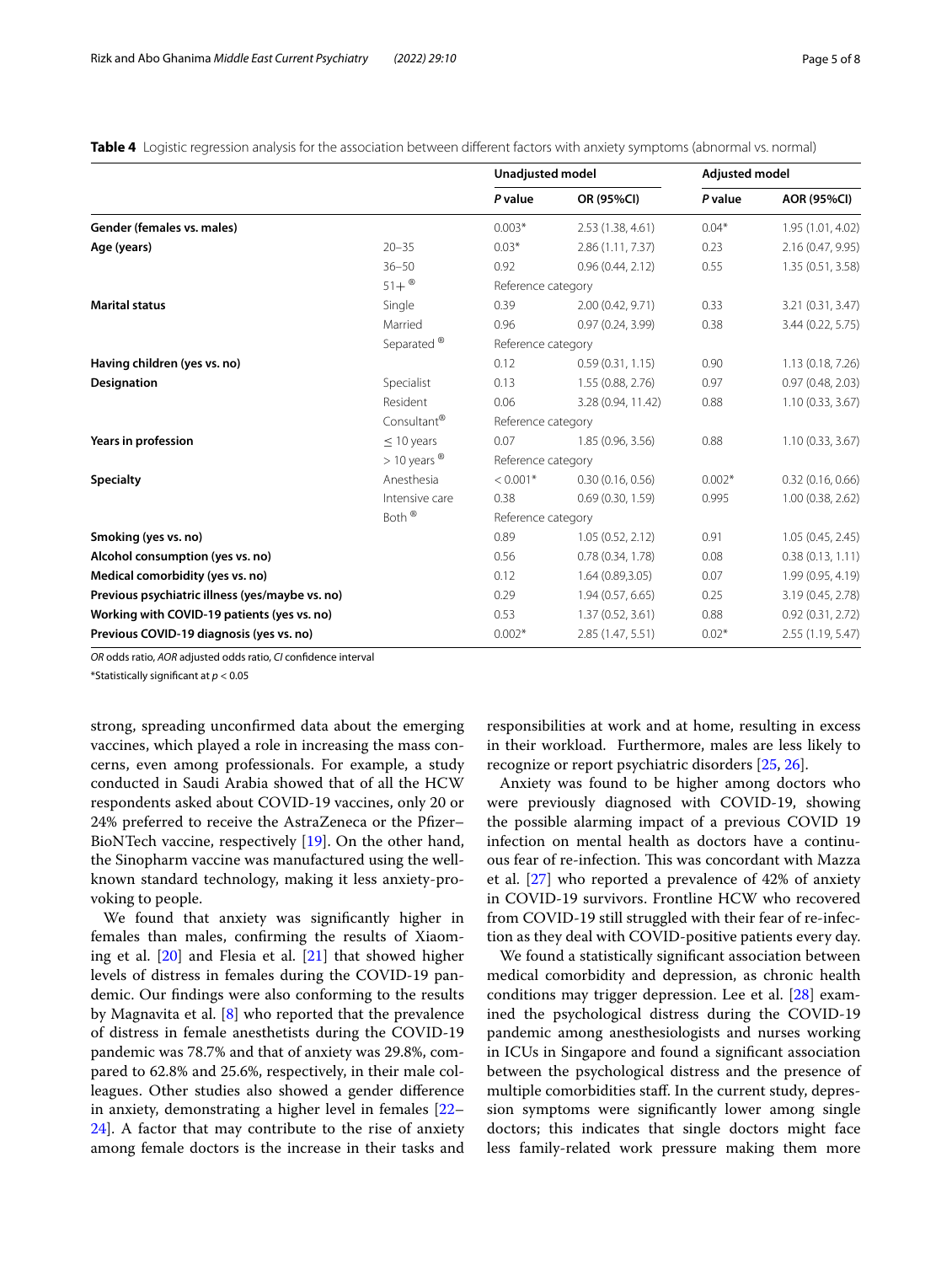<span id="page-5-0"></span>**Table 5** Logistic regression analysis for the association between different factors with depression symptoms (abnormal vs. normal)

|                                                 |                                              | Unadjusted model   |                   | Adjusted model |                     |
|-------------------------------------------------|----------------------------------------------|--------------------|-------------------|----------------|---------------------|
|                                                 |                                              | P value            | OR (95%CI)        | P value        | AOR (95%CI)         |
| Gender (females vs. males)                      |                                              | 0.17               | 0.66(0.37, 1.19)  | 0.09           | 0.51(0.23, 1.12)    |
| Age (years)                                     | $20 - 35$                                    | 0.34               | 1.56 (0.62, 3.92) | $0.03*$        | 5.73 (1.15, 8.59)   |
|                                                 | $36 - 50$                                    | 0.77               | 1.13(0.50, 2.51)  | 0.39           | 1.57(0.57, 4.34)    |
|                                                 | $51 +$ <sup>®</sup>                          | Reference category |                   |                |                     |
| <b>Marital status</b>                           | Single                                       | 0.39               | 0.50(0.10, 2.43)  | $0.03*$        | 0.66(0.07, 0.99)    |
|                                                 | Married                                      | 0.82               | 0.85(0.21, 3.49)  | 0.39           | 3.16 (0.23, 14.17)  |
|                                                 | Separated <sup>®</sup><br>Reference category |                    |                   |                |                     |
| Having children (yes vs. no)                    |                                              | 0.55               | 1.22 (0.64, 2.36) | $0.04*$        | 0.46(0.07, 0.39)    |
| Designation                                     | Specialist                                   | 0.30               | 1.36 (0.76, 2.42) | $0.002*$       | 1.25(1.35, 2.26)    |
|                                                 | Resident                                     | 0.40               | 0.59(0.17, 2.05)  | 0.22           | 0.34(0.06, 1.89)    |
|                                                 | Consultant <sup>®</sup>                      | Reference category |                   |                |                     |
| Years in profession                             | $< 10$ years                                 | 0.82               | 0.93(0.49, 1.76)  | 0.86           | 0.89(0.24, 3.24)    |
|                                                 | $>$ 10 years $^{\circledR}$                  | Reference category |                   |                |                     |
| <b>Specialty</b>                                | Anesthesia                                   | 0.11               | 0.62(0.34, 1.12)  | $0.02*$        | 0.51(0.24, 0.83)    |
|                                                 | Intensive care                               | 0.33               | 1.51(0.66, 3.43)  | 0.17           | 0.45(0.36, 1.68)    |
|                                                 | Both $^{\circledR}$                          | Reference category |                   |                |                     |
| Smoking (yes vs. no)                            |                                              | 0.26               | 1.50 (0.74, 3.03) | 0.12           | 1.95 (0.84, 4.55)   |
| Alcohol consumption (yes vs. no)                |                                              | 0.14               | 0.52(0.22, 1.25)  | $0.02*$        | $0.21$ (0.06, 0.75) |
| Medical comorbidity (yes vs. no)                |                                              | $< 0.001*$         | 3.72 (1.95, 7.10) | $< 0.001*$     | 6.47(2.88, 5.49)    |
| Previous psychiatric illness (yes/maybe vs. no) |                                              | 0.68               | 1.28 (0.40, 4.08) | 0.47           | 1.89 (0.34, 3.61)   |
| Working with COVID-19 patients (yes vs. no)     |                                              | 0.32               | 0.61(0.23, 1.61)  | $0.03*$        | 0.28(0.09, 0.88)    |
| Previous COVID-19 diagnosis (yes vs. no)        |                                              | 0.51               | 1.23 (0.66, 2.28) | 0.61           | 1.23 (0.56, 2.68)   |

*OR* odds ratio, *AOR* adjusted odds ratio, *CI* confdence interval

\*Statistically signifcant at *p* < 0.05

protected from depression. Our fndings were similar to Zheng et al. [[29](#page-7-20)] who showed that married anesthesiologists had poor mental health, and Zhu et al. [\[30](#page-7-21)] who reported that being single was a protective factor for depression in medical staff [\[31](#page-7-22)]. Furthermore, Doshi et al. [[32\]](#page-7-23) in India found that married people had a greater fear from COVID-19 than single people in the general population. On the other hand, Babor et al. [\[33\]](#page-7-24) found no difference between single and married HCW regarding the perceived stress towards COVID-19.

Our results showed that depression symptoms were signifcantly lower in doctors who have children showing that the presence of children may bring a sense of hope that may protect against depression. Elbay et al. [[34](#page-7-25)] conducted a study in Turkey and found that being married and having a child were associated with lower depression scores. In addition, several studies conducted during the COVID-19 pandemic found that HCW with children at home perceived less distress and focused more on positive aspects of their lives [[35](#page-7-26), [36](#page-7-27)]. Having children may help the doctors deal better with the exhausting working hours, intense workload, burnout, and frustration caused by the pandemic.

Contrary to our expectations, alcohol consumption was associated with lower depression symptoms. In our sample, around 10% were drinking alcohol, not a high enough prevalence to suggest that alcohol use is associated with lower depression possibility. High alcohol consumption can be seen in physicians, as shown by previous studies, with anesthetists having 2.7 times higher incidence than other specialties. This finding is different from Mikalauskas et al. [[37](#page-7-28)], who observed an association between alcohol drinking and professional burnout in anesthesia and ICU physicians. Depression and burnout have been described as being overlapping and complementary phenomena [\[38](#page-7-29)[–41](#page-7-30)].

Surprisingly, depression was found to be lower in doctors working with COVID-19-positive patients. Those findings were not in agreement with the findings published from Italy by Di Tella et al. [\[42\]](#page-7-31), explaining that frontline HCW are in a daily struggle to keep the COVID-19 patients alive, have insufficient rest, are under a permanent threat of being infected, and are isolated from family due to their workload putting them at higher risk for depression. Our fndings were contrary to the fndings from Wuhan by Li et al. [[43\]](#page-7-32), who reported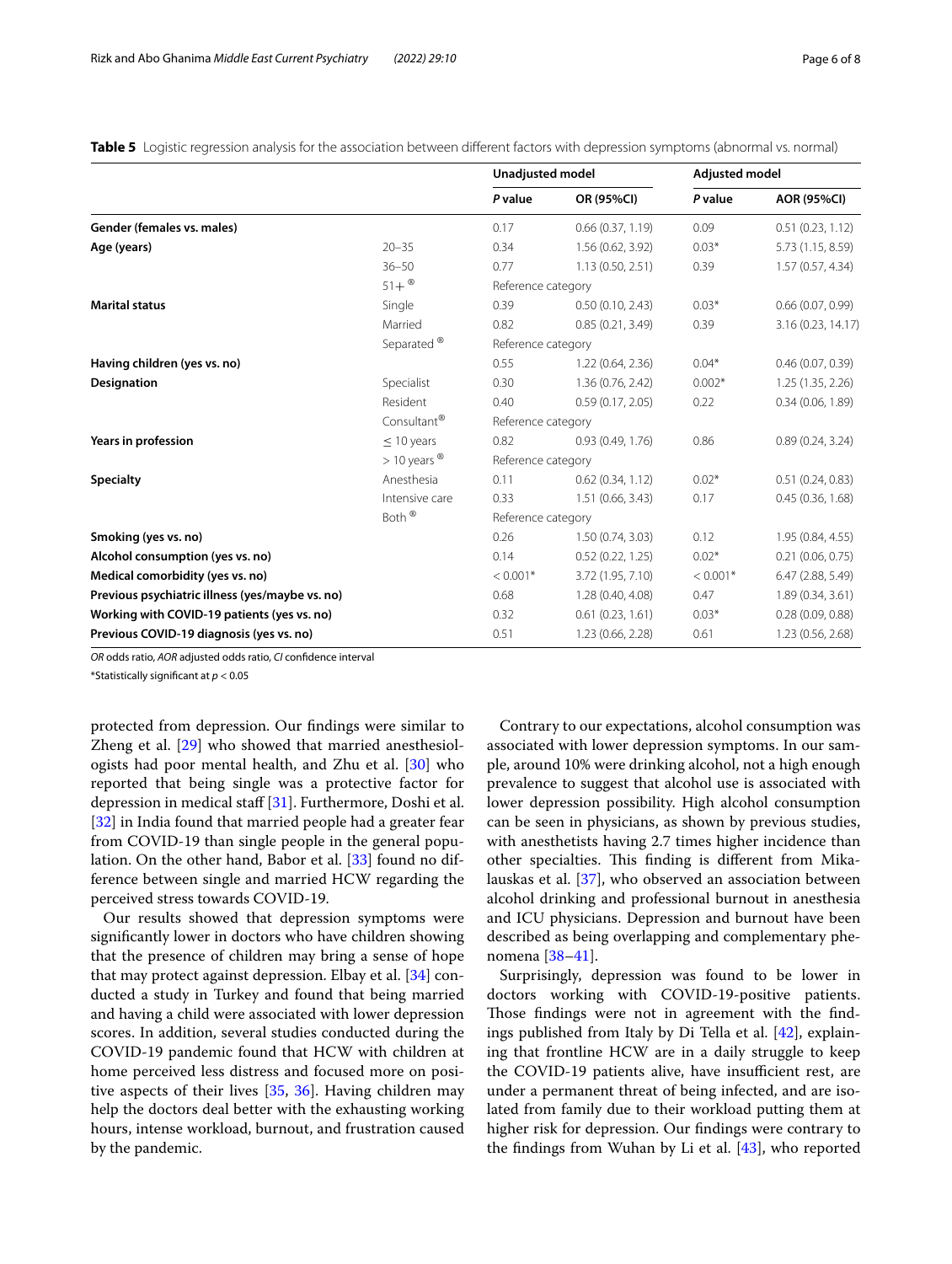that anesthesiologists and nurses exposed to COVID-19 patients were more vulnerable to experience depression and anxiety. This study was performed during the period of Wuhan lockdown during the frst COVID-19 wave before the availability of any vaccine and when little information was known about the virus. Our fndings raised the question of whether vaccination might have given the frontline HCW a sense of safety and reassured them about being less infective to their families, which might explain the lower risk of depression. Another question is whether depression becomes less over time when dealing with COVID-19 patients due to more experience, awareness, and data availability about the virus giving the doctors a sense of familiarity. The answers of both questions need to be found through conducting more thorough research exploring vaccination efect on HCW mental health.

Overall, this study highlights the importance of properly protecting the mental health of anesthesia and ICU doctors facing COVID-19 patients considering the consequential impact on their ability to deliver high-quality patient care. Furthermore, it is considered a step for better understanding the efect of diferent types of COVID-19 vaccines on mental health as we had the opportunity to compare the results to a control group of doctors from the same two specialties who were not yet vaccinated. In addition, it could be useful to extend this research to other HCW in order to compare the results in diferent specialties.

## **Conclusions**

A previous diagnosis with COVID-19, female gender, and medical comorbidities were associated with high rates of symptoms of anxiety and depression among anesthesia and ICU doctors. Regular monitoring of the mental health impact of COVID-19, especially after the availability of diferent vaccines, is recommended.

### **Limitations**

A major limitation of the study was the lack of baseline data to allow for the comparison of the anxiety and depression symptoms before and during the COVID-19 pandemic, including before the availability of vaccination in the UAE. This was important to assess the temporal changes in anxiety and depression.

The study's cross-sectional nature demonstrated an association between lower anxiety and depression and the COVID-19 vaccines, but it was difficult to prove causality.

Finally, the assessment depended on self-reporting, which might have introduced biases due to under-reporting and social desirability.

#### **Abbreviations**

HCW: Health care workers; COVID-19: Coronavirus disease 2019; ICU: Intensive care unit; HADS: Hospital Anxiety and Depression Scale; SD: Standard deviation; IQR: Interquartile range; OR: Odds ratio; CI: Confdence interval; AOR: Adjusted odds ratio.

#### **Acknowledgements**

We would like to acknowledge Nourhane Aly for her participation in statistical analysis and data interpretation. We also would like to thank all anesthesia and intensive care doctors who took time to fll in the survey.

#### **Financial interests**

The authors declare they have no fnancial interests.

#### **Disclosure**

The authors declare that they have no relevant disclosures.

#### **Authors' contributions**

All authors contributed to the study conception and design, collected and analyzed the participants' data, and made statistical analysis and data interpretation. All authors participated in writing the manuscript. All authors read and approved the fnal manuscript.

#### **Funding**

No funds, grants, or other support was received.

#### **Availability of data and materials**

The datasets used and/or analyzed during the current study are available from the corresponding author on reasonable request.

## **Declarations**

#### **Ethics approval and consent to participate**

Ethics approval was obtained from the Alexandria University Faculty of Medicine Ethics committee; the study's approval number: 0304882. This study was performed in line with the principles of the Declaration of Helsinki. All participants gave their informed consent before participating in the study.

#### **Competing interests**

The authors declare that they have no competing interests.

#### **Author details**

<sup>1</sup> Department of Neuropsychiatry, Psychiatry Unit, Faculty of Medicine, Alexandria, Egypt. <sup>2</sup> Department of Anesthesia, NMC Hospital Sharjah, Sharjah, United Arab Emirates.

Received: 24 November 2021 Accepted: 16 January 2022 Published online: 03 February 2022

#### **References**

- <span id="page-6-0"></span>1. Organization WH (2020) World Health Organization coronavirus disease (COVID-19) dashboard
- <span id="page-6-1"></span>2. Ripp J, Peccoralo L, Charney D (2020) Attending to the emotional wellbeing of the health care workforce in a New York City health system during the COVID-19 pandemic. Acad Med
- <span id="page-6-2"></span>3. Hall H (2020) The effect of the COVID-19 pandemic on healthcare workers' mental health. J Am Acad PAs 33(7):45–48
- <span id="page-6-3"></span>Ali H, Ismail AA, Abdalwahab A (2020) Mental stress in anesthesia and intensive care physicians during COVID-19 outbreak. Anesthesiol Pain Med 10(5)
- <span id="page-6-4"></span>5. Detoc M, Bruel S, Frappe P, Tardy B, Botelho-Nevers E, Gagneux-Brunon A (2020) Intention to participate in a COVID-19 vaccine clinical trial and to get vaccinated against COVID-19 in France during the pandemic. Vaccine. 38(45):7002–7006
- <span id="page-6-5"></span>6. Dror AA, Eisenbach N, Taiber S, Morozov NG, Mizrachi M, Zigron A et al (2020) Vaccine hesitancy: the next challenge in the fght against COVID-19. Eur J Epidemiol 35(8):775–779